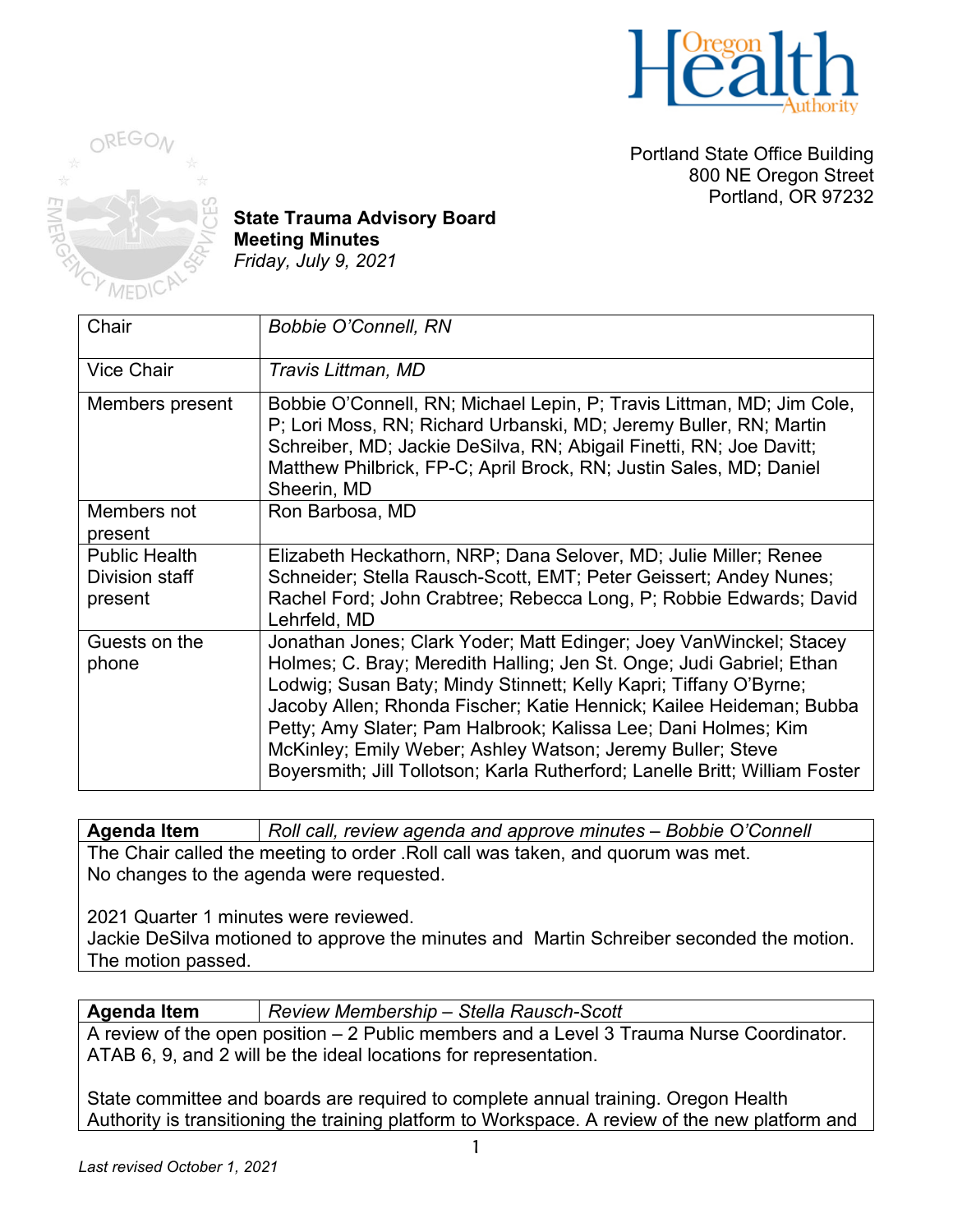how to sign up was presented by Stella Scott. Stella will send a training module to the committee members. Annual training due date is October 31st of each year.

### **Agenda Item** *Case Presentation- ATAB 5 – Jackie DeSilva*

Case presentation from ATAB 5 involved 1 patient who fell on Greyback Mountain. United State Coast Guard provided air and rescue support.

**Agenda Item** *PTSD in Traumatic Injury Survivors – Meredith Halling, PhD*

Dr. Halling presented her work on Trauma patients and PTSD. She described the process in which she used a screening tool to identify patients that could use more support after a traumatic injury. Dr. Halling shared her observations with providing the screening:

- Consider resources available and patient flow of services.
- Consider that validation of the trauma patient.

**Agenda Item** *EMS/TS Directors & Medical Director Update – Elizabeth Heckathorn, David Lehrfeld, Camillie Storm; Dana Selover*

Renewals for EMS providers, agencies and vehicle are complete. Just under 10,000 providers have renewed. This is 1,000 below the average. The state plans to analyze and review data regarding the lower renewal rates. Reinstatement opened on July 1<sup>st</sup>.

The state is still in the process of hiring a State Trauma Coordinator. Background checks are taking place. Two administrative support staff positions are still open and will start recruiting soon.

### HB 2076 – EMS Modernization

2021 Session: did not progress through committee and the ambulance agency/vehicle licensing fee increases passed in HB 2910. There was no pushback for the licensing fee. Feedback on the bill :

- Support for emergency health care system concepts and continuing work from 2010, improvement is still relevant, important for health equity in EMS, essential for disaster readiness.
- Concern about membership on boards (addressed), authority of boards (addressed), EMS Medical Direction, data confidentiality, hospital designations for STEMI and pediatric and unintended consequences of regionalization and county Ambulance Service Area work.

Next steps: work with legislative sponsors on a workgroup to resolve concerns and bring back a bill for future session.

Workgroup to analyze the current emergency health care system and recommend framer for modernization and sets evaluation criteria.

There was support from the Stroke system during the legislative session and will need to continue the support for the next legislative session.

Other bills tracked:

HB 2359 Health Care Interpreters – participate in rulemaking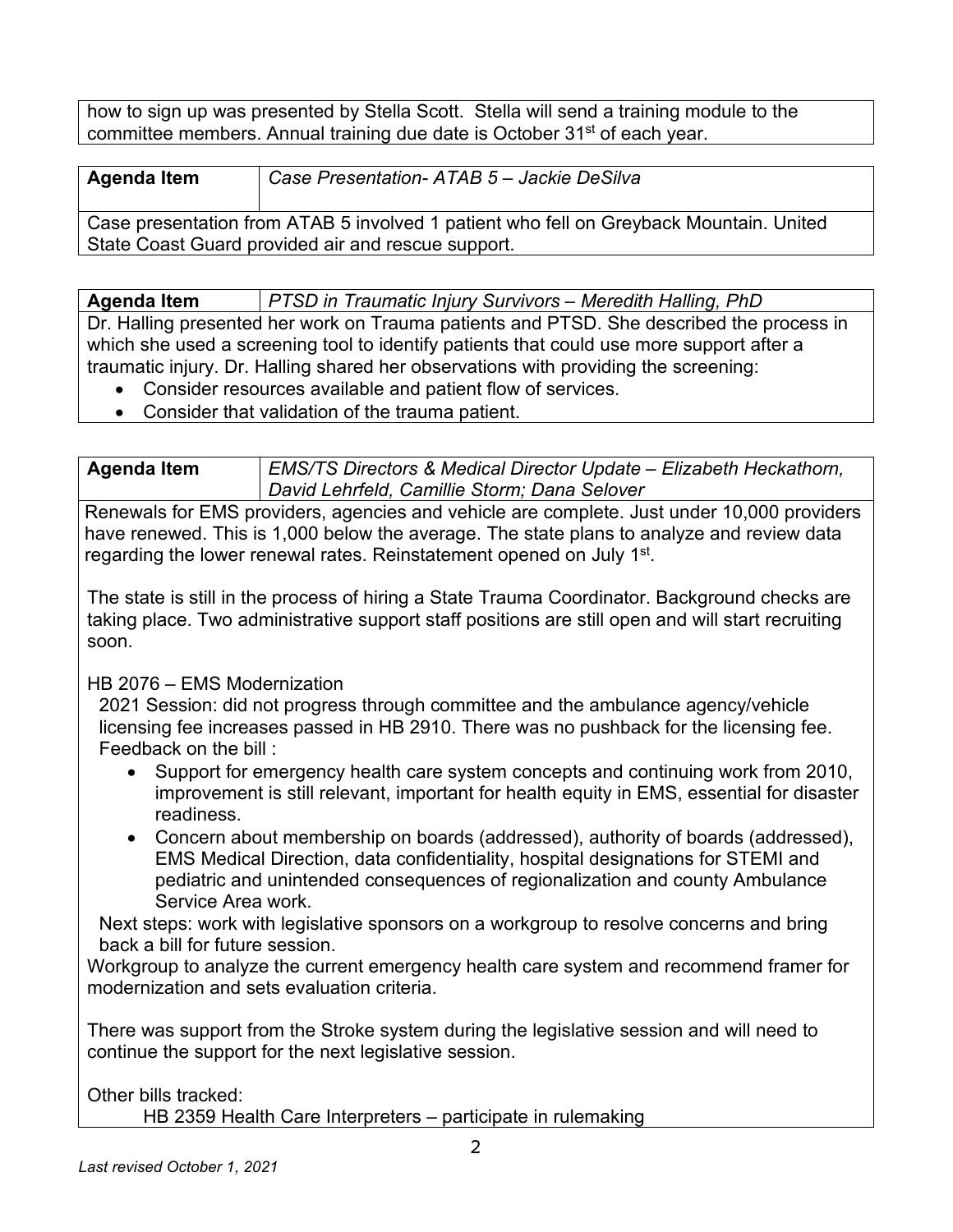HB 3159 REAL-D and SOGI Data collection – HB 3159 acronyms: REAL-D is Race Ethnicity Language and Disability; SOGI is Sexual Orientation and Gender Identity data HB 2397 Senior EMS Innovation Program Advisory committee at ODHS – track rulemaking

HB 2417 Behavioral Health Crisis Intervention – participate in workgroups for 988 hotline/911 dispatch collaboration, mobile crisis response units/EMS response connections and hand-offs and Crisis Stabilization Centers/licensed hospital overlap. Will track implementation and rulemaking.

Hospitals are at capacity across the state and region. There is a nursing staff shortage in all areas of the hospitals which adds to long patient wait times in the Emergency Department. The Regional Hospital Coalition, which was formed around COVID-19 and the wildfires, is meeting weekly to keep track of issues. Committee members discussed issues they are seeing in their areas of services.

- Long wait times.
- Nursing staff shortage.
- Higher level of care for critical patients' needs to be considered as the hospitals are full and have limited resources.
- Air ambulance are not available since doing interfacility transfers to other states.

Vaccination mandates were clarified. Private entities can require this, but public are not. The laws in Oregon do not allow this mandate because the vaccination is under emergency use authorization.

| <b>Agenda Item</b>          | Oregon Trauma Registry Data - Dr. David Lehrfeld, Andey Nunes,<br><b>Peter Geissert</b> |
|-----------------------------|-----------------------------------------------------------------------------------------|
|                             | Trauma Data Workgroup May's meeting included:                                           |
| • REALD update              |                                                                                         |
| $\bullet$ OTR – EMS linkage |                                                                                         |
| • OTR server migration      |                                                                                         |
| • OTR data quality          |                                                                                         |

- OTR annual report
- TraumaOne Survey Reports

OTR data standard 2021 OTR data dictionary

# **Approved for removal**:

- Demographics: Patient Social Security Number
- Incident: GPS incident longitude and latitude
- Prehospital: Partial EMS ePCR number
- Discharge: Outcome at hospital discharge (not to be confused with Final Outcome Live/Die)
- Outcome: all FIM score fields on TraumaOne tab

# **Picklists to be updated:**

- Demographics: Trauma System Entry
- Prehospital:
	- Transport agency
	- EMS destination
	- EMS provider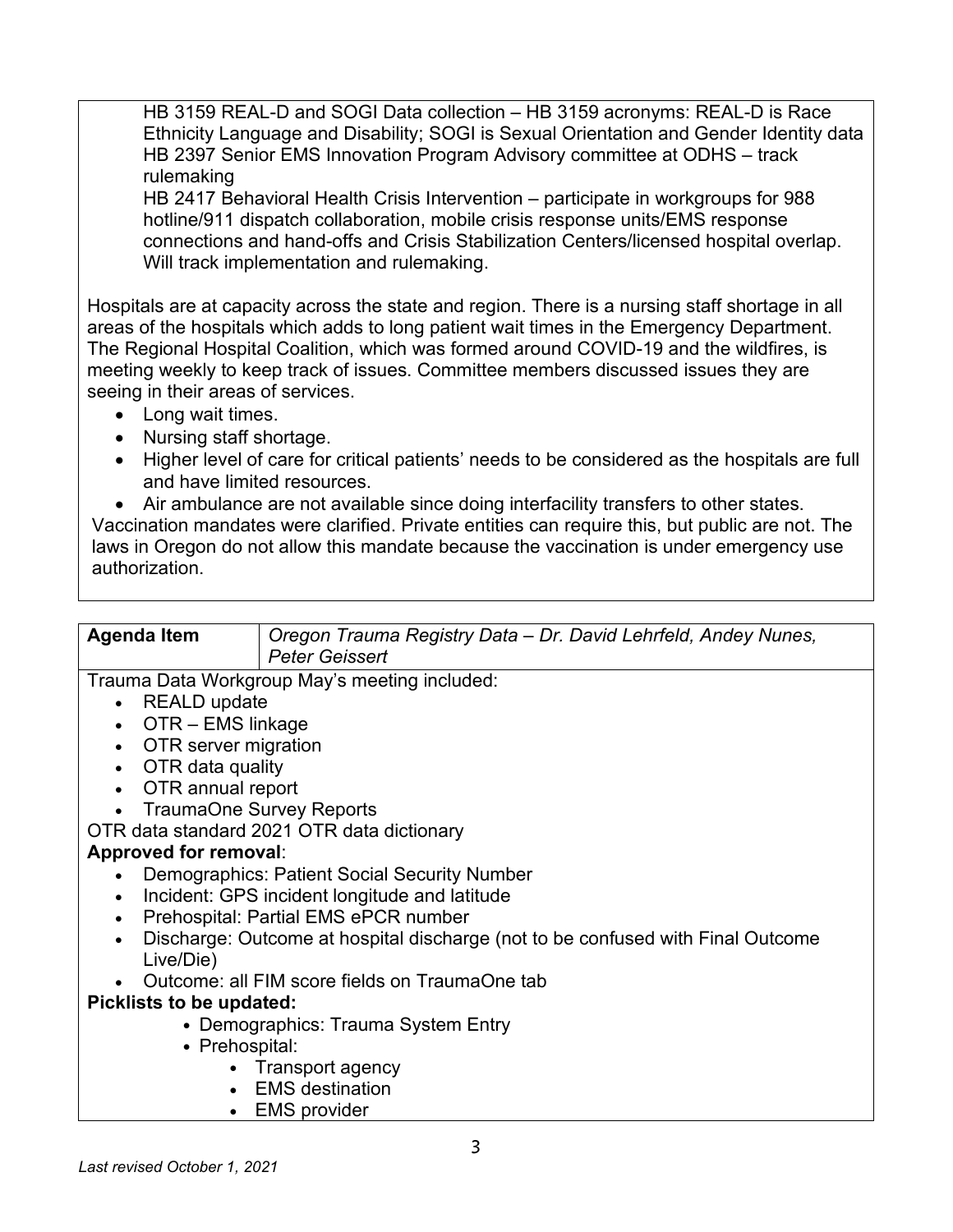- Field procedures (SNOMED codes)
- Refer In: Referring Hospital
- Trauma Team/Provider: Specialty
- Procedures: Location
- Injuries: unlink picklists for AIS05 and ICD10

OTR Server migrated in May.

- All tests cleared, with some system performance improvement
- Some reported issues with duplicated provider picklist
	- Simple fix completed for 3 hospitals

See something off? Submit an online Support Request Form

<https://app.smartsheet.com/b/form/36d565736e314e7981f4897528b1822f>

Note: specify site name and picklists/fields and description of the issue

Trauma Hospital Surveys

- Eight virtual surveys completed.
- Three virtual surveys scheduled for end of July
- Eight more surveys scheduled for October & November
	- considering options for survey format
	- will provide update at Quarter 4 (October) STAB meeting
- New patient record summary template
	- word document template for embedding EPIC summary info
- Adjusted data due dates to give hospital staff more preparation time

TraumaOne Registry Training information will be sent to the trauma hospital staff.

Oregon Trauma Registry Data Dictionary was updated to include NTDB and TQIP required fields. A tutorial for navigating this new tool was presented.

### EMS and Trauma Data integration

The data team reviewed the steps for validation with the data systems. Current work for fixing code errors was presented and how they have been identified. Data is flowing between the two systems. The integration will continue to be monitored closely.

# OTR Data Quality

Statewide:

- preparation for statewide annual data quality assessment  $\sim$ 200 req. fields for completeness, correctness, consistency, and timeliness.
- identified and corrected severe outliers in historic data

Hospitals outside state system

- drafting recommendations for data import to main OTR servers
- ongoing challenges with state OTR vendor

New Requesting Support form was presented, and a short demonstration was given.

OTR Re-import – OHSU and Sacred Heart